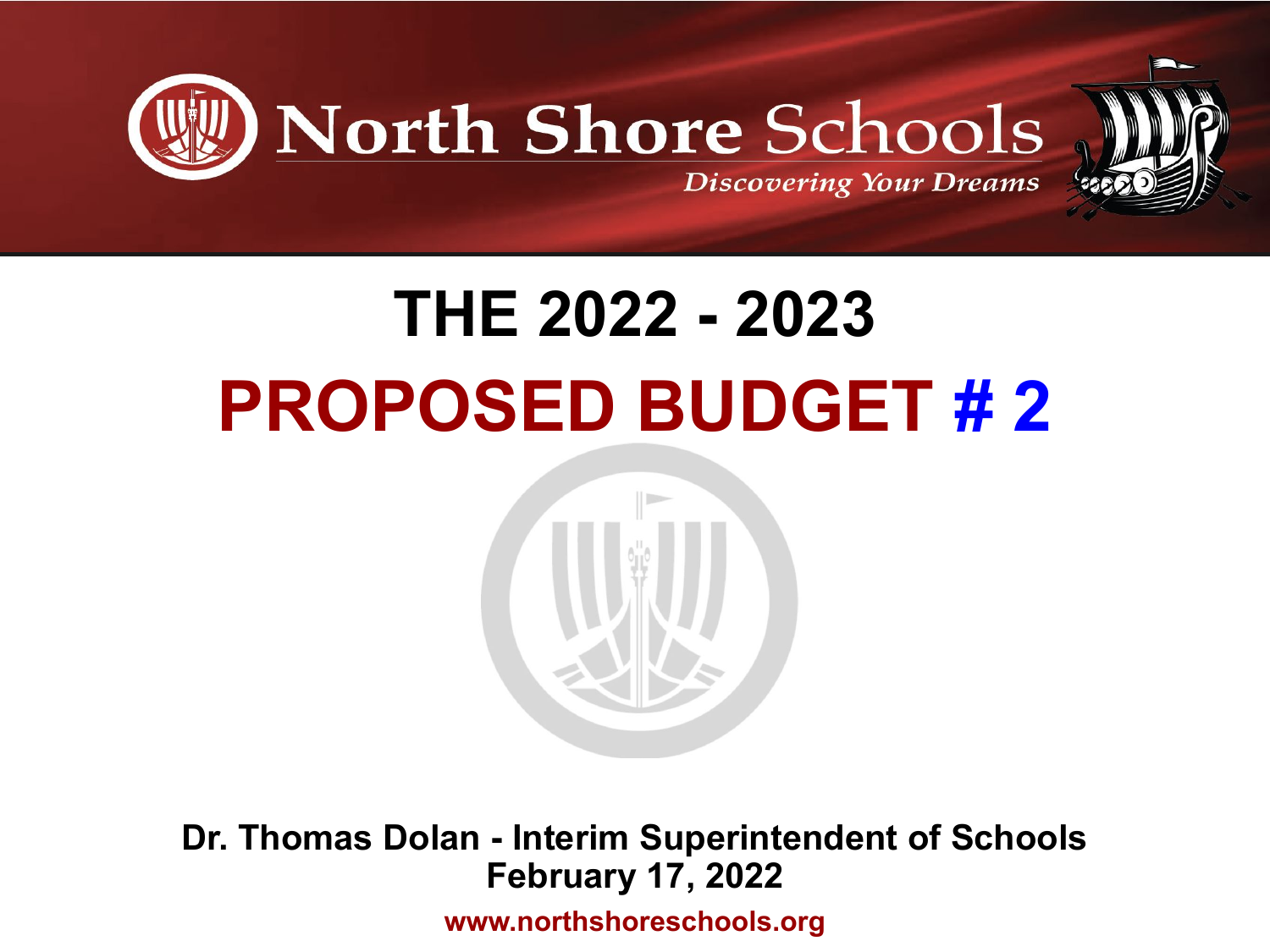### **2021-22 TOTAL BUDGET AT A GLANCE AT A GLANCE - BUDGET AND TAX LEVY**

# **Budget to Budget Increase**

| 2021-22                  | 2022-23                | \$             | $\%$      |  |  |  |
|--------------------------|------------------------|----------------|-----------|--|--|--|
| <b>Approved Budget</b>   | <b>Proposed Budget</b> | Increase       | Increase  |  |  |  |
|                          |                        |                |           |  |  |  |
| \$111,641,018.06         | \$115,964,181.56       | \$4,323,163.48 | $3.872\%$ |  |  |  |
| <b>Tax Levy Increase</b> |                        |                |           |  |  |  |
| 92, 337, 256. 24         | 94,644,364.44          | 2,307,108.20   | $2.499\%$ |  |  |  |

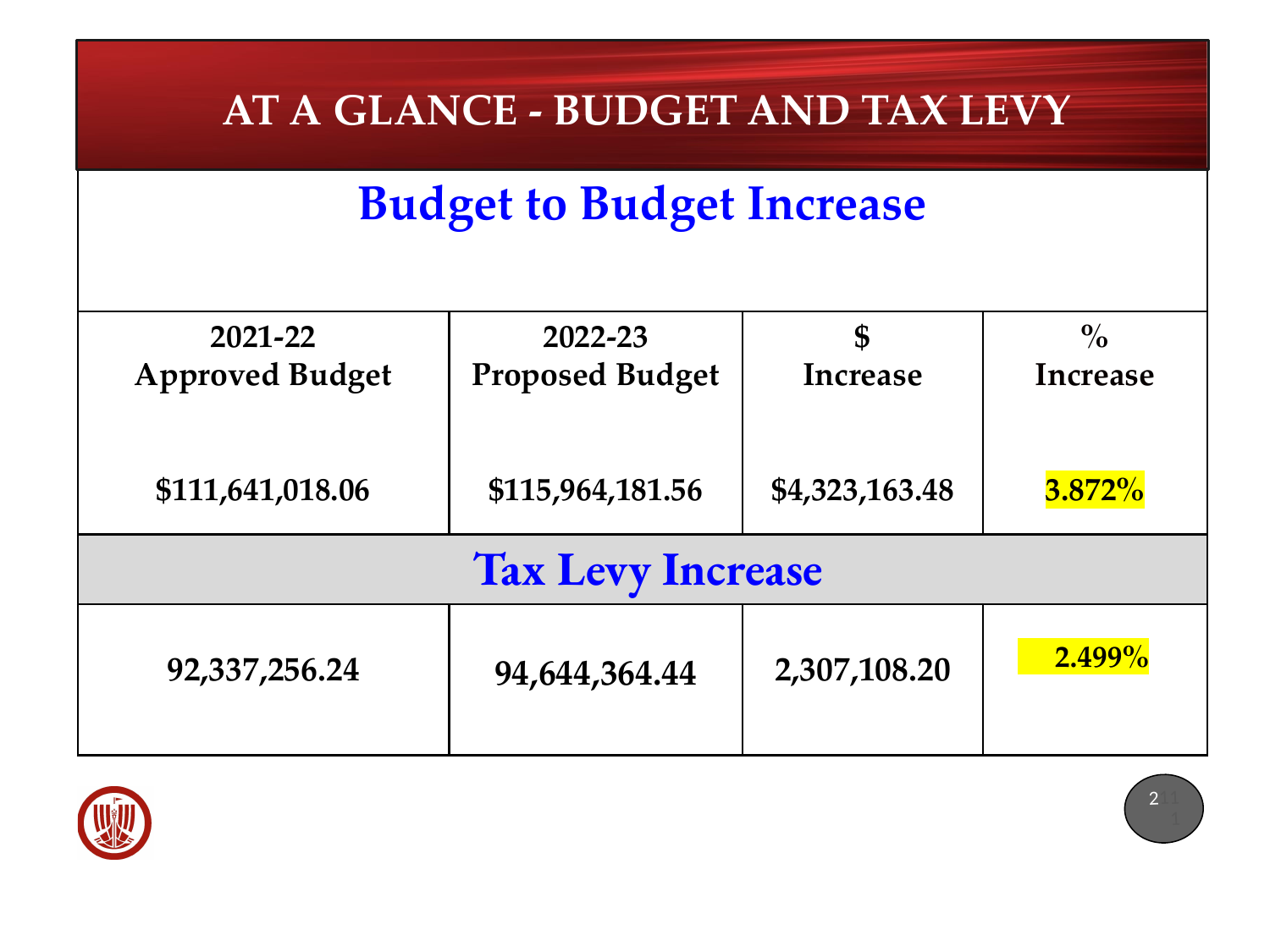# **HOW IS THE LEVY DISTRIBUTED?**

|                                                       | 2018-19<br><b>Total Levy</b> | 2019-20<br><b>Total Levy</b> | 2020-21<br><b>Total Levy</b> | 2021-22<br><b>Total Levy</b> | <b>PROPOSED</b><br>2022-23<br><b>Total Levy</b> |
|-------------------------------------------------------|------------------------------|------------------------------|------------------------------|------------------------------|-------------------------------------------------|
|                                                       | 86,086,545.69                | 88, 350, 729. 79             | 91,031,703.77                | 92,337,256.24                | 94,644,364.44*                                  |
| <b>CLASS1</b><br><b>Single Family</b><br><b>Homes</b> | 72.210%<br>72.433%           |                              | 72.556%                      | 74.436%                      | 74.436%*                                        |
| <b>CLASS 2</b><br>Coops and<br>Condos                 | 1.475%                       |                              | 1.366%                       | $1.446\%$                    | $1.446\%$ *                                     |
| <b>CLASS 3</b><br><b>Utilities</b>                    | 19.876%                      |                              | 20.077%                      | 17.716\%                     | $17.716\%$ *                                    |
| <b>CLASS 4</b><br><b>Business and</b><br>Commercial   | 6.439%                       |                              | $6.001\%$                    | $6.402\%$                    | $6.402\%$ *                                     |

*\*Class share of the levy is determined by Nassau County in October every year (this is 2021-22 data) \*Both the total levy and class share of the levy are contingent upon the settlement with LIPA*

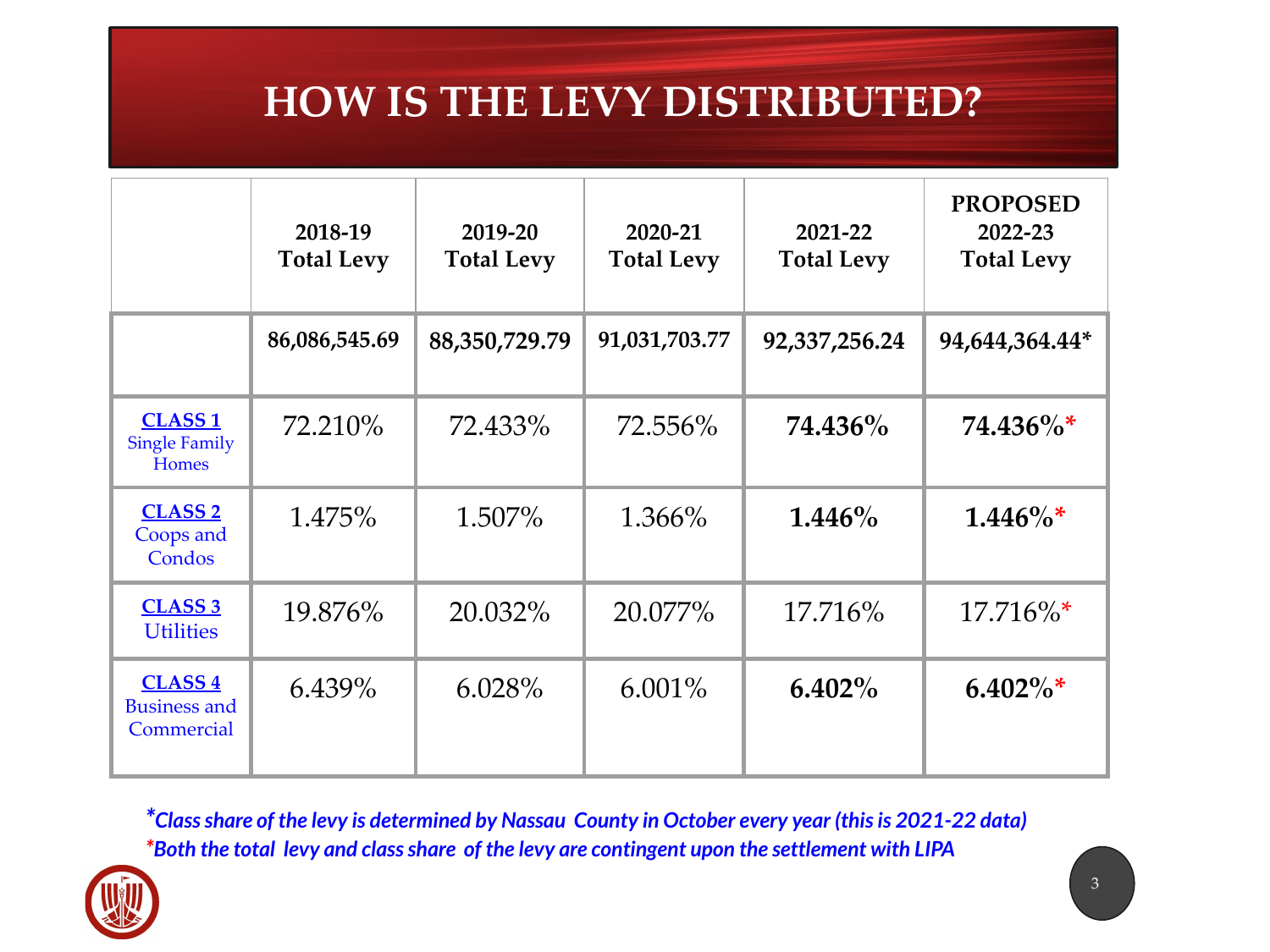# **TAX LEVY AT A GLANCE TAX LEVY AT A GLANCE**

| 2018-19<br><b>Total Levy</b>   | 2019-20<br><b>Total Levy</b>   | 2020-21<br><b>Total Levy</b>                                     | 2021-22<br><b>Total Levy</b> | <b>PROPOSED</b><br>2022-23<br><b>Total Levy</b> |
|--------------------------------|--------------------------------|------------------------------------------------------------------|------------------------------|-------------------------------------------------|
| 86,086,545.69                  | 88,350,729.79                  | 91,031,703.77                                                    | 92,337,256.24                | 94,644,364.44*                                  |
| % Change<br>from Prior<br>Year | % Change<br>from Prior<br>Year | % Change<br>% Change<br>from Prior<br>from Prior<br>Year<br>Year |                              | % Change<br>from Prior<br>Year                  |
| 1.89%                          | 2.630%                         | 3.034%                                                           | 1.434%                       | 2.499%                                          |

**\*The proposed 2022-23 Levy assumes that the revenues from LIPA will remain unchanged**

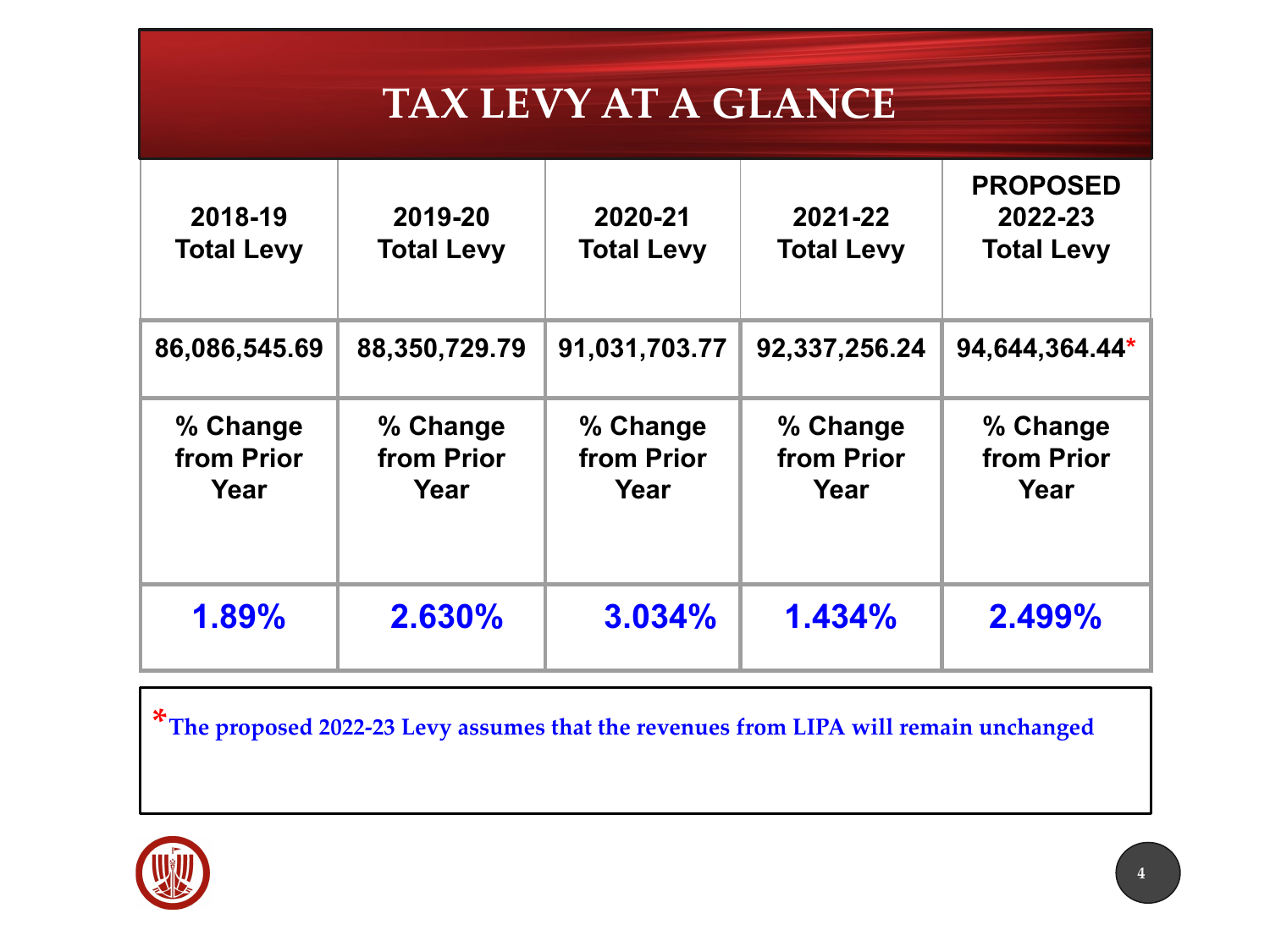#### **IMPACT ON HOMEOWNERS IN THE IMPACT ON HOMEOWNERS IN THE UNTIL SHORE SCHOOL DISTRICT NORTH SHORE SCHOOL DISTRICT**

| <b>Home Value</b><br>2021-22                         | 500,000          | 750,000   | 1,000,000 | 1,500,000 |  |  |  |  |
|------------------------------------------------------|------------------|-----------|-----------|-----------|--|--|--|--|
| <b>Assessed Value</b>                                | $500*$<br>$750*$ |           | $1,000*$  | $1,500*$  |  |  |  |  |
| 2021-22 School<br><b>Taxes Before</b><br><b>STAR</b> | 9,746.72         | 14,620.08 | 19,493.44 | 29,240.16 |  |  |  |  |
|                                                      | <b>PROPOSED</b>  |           |           |           |  |  |  |  |
| 2022-23 School<br><b>Taxes Before</b><br><b>STAR</b> | 9,990.25         | 14,985.38 | 19,980.50 | 29,970.75 |  |  |  |  |
| <b>Difference</b>                                    | 243.53           | 365.30    | 487.06    | 730.59    |  |  |  |  |

*\*Assessed values determined by Nassau County*

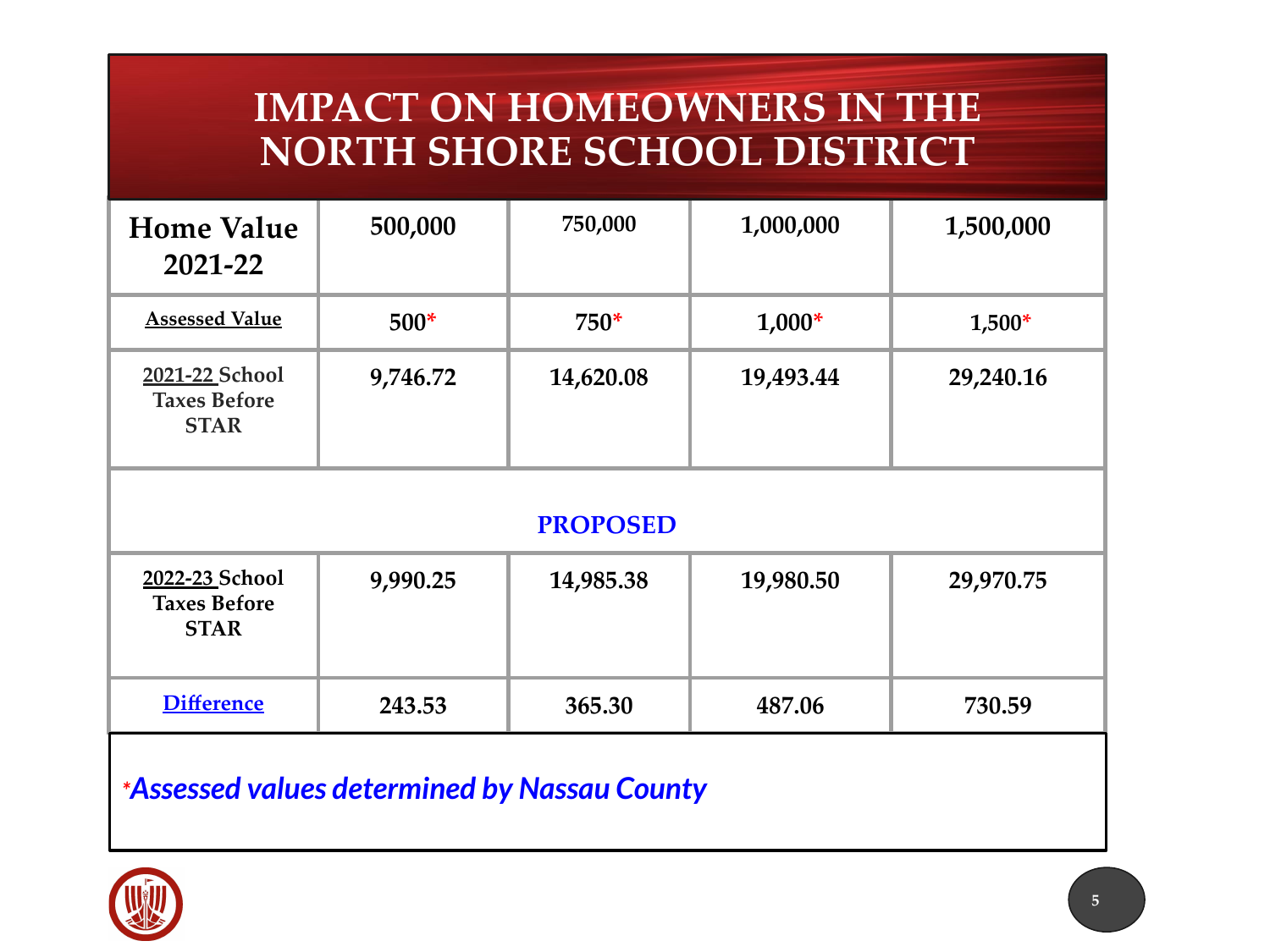## **2022-23 WHY SWITCH FROM DIESEL TO ELECTRIC?**

**The District is located near a disadvantaged community. According to our Grant Specialist, any bus route that touches any part of the disadvantaged community could qualify for up to 200K in grant funding. Some of the District's buses are routed through the roads in these communities.**



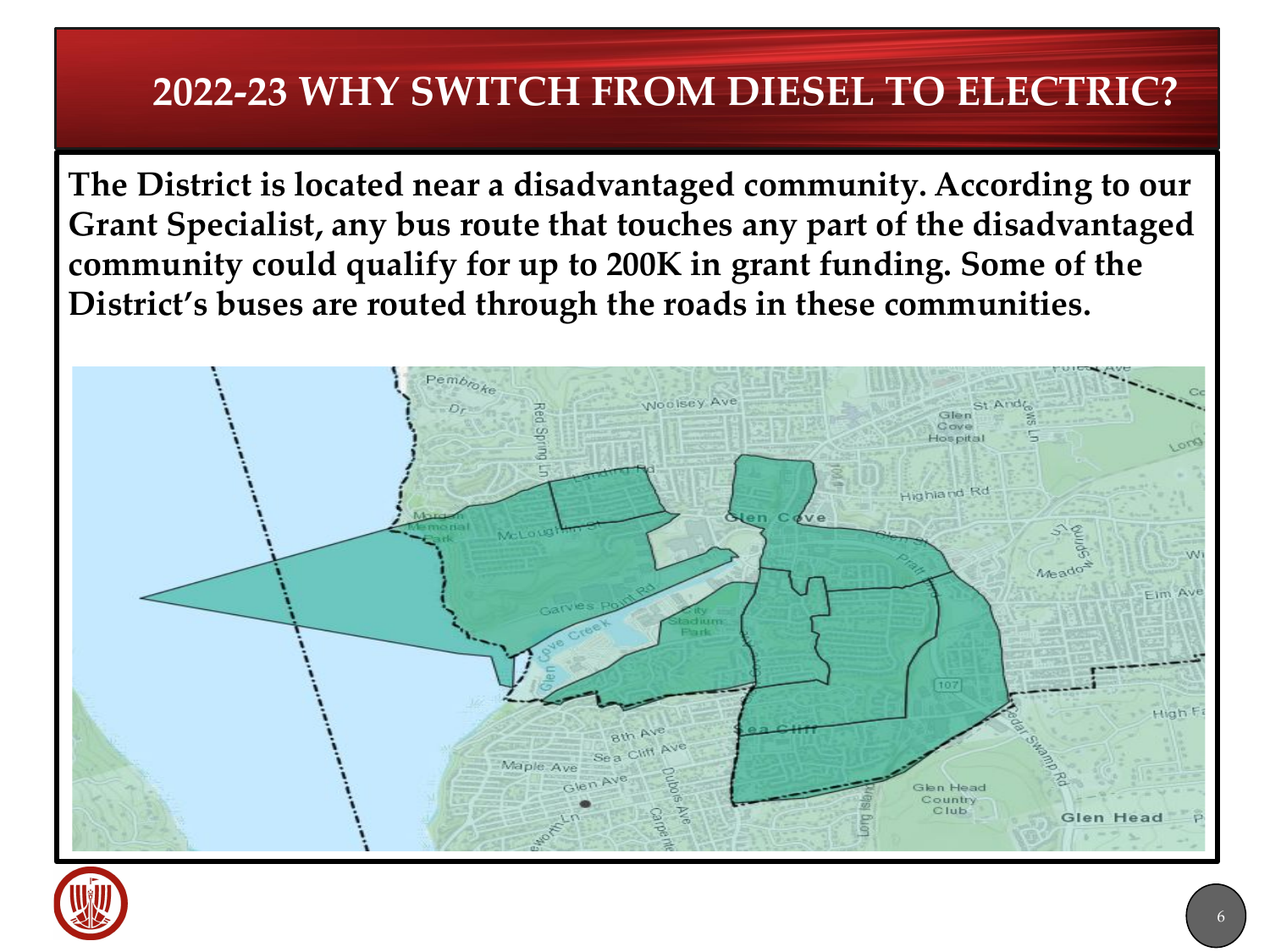#### **MAP OF NASSAU AND SUFFOLK COUNTY DISADVANTAGED COMMUNITIES**



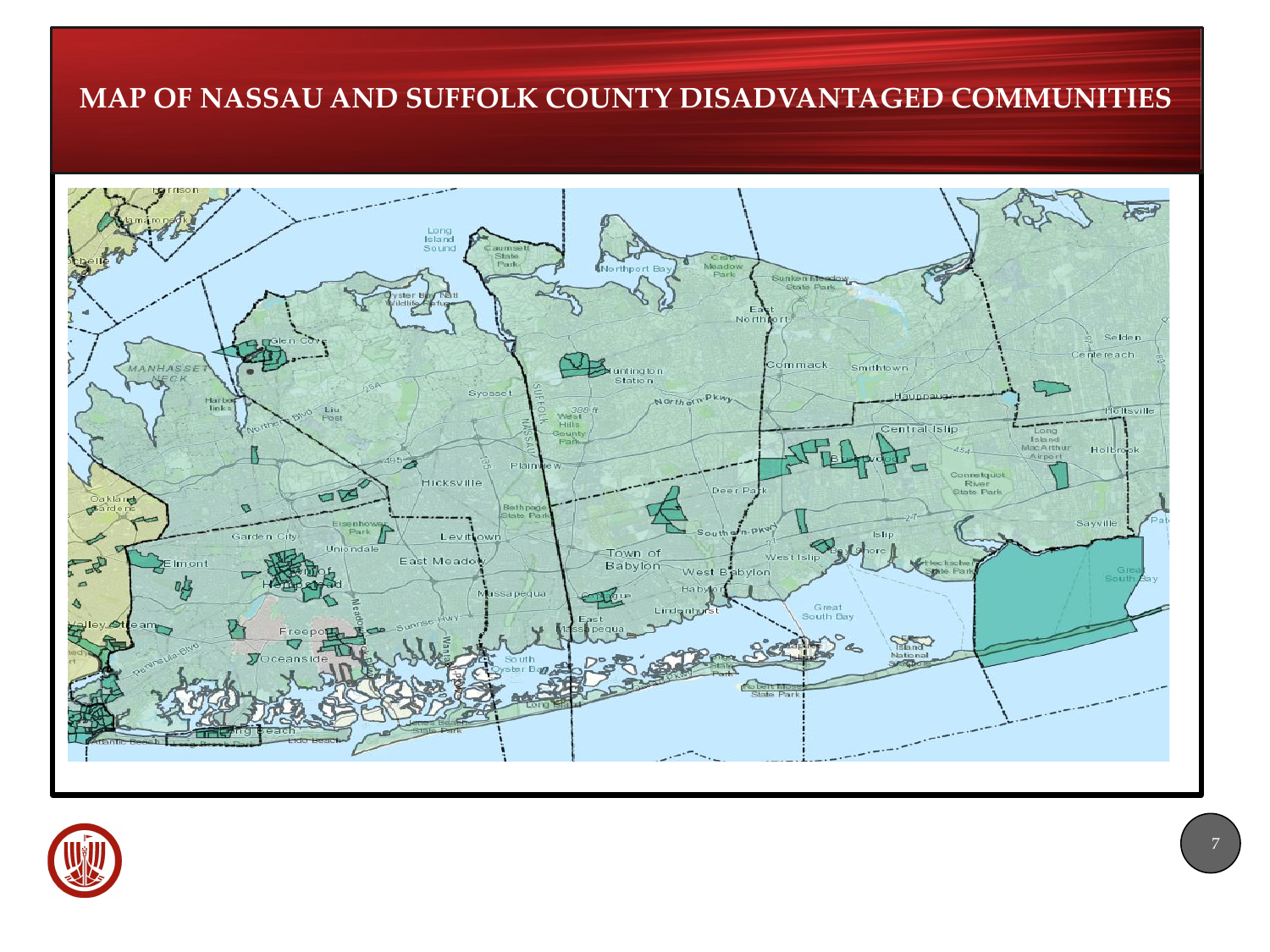# **CHANGES IN LAW**

**On September 8, 2021 the Governor signed a bill into law requiring that all passenger vehicles sold in NYS be emission free by 2035**

**AND**

**The 2022 NYS Executive Budget includes a proposal that all newly purchased school buses be zero-emission by 2027 and all school buses on the road be zero-emission by 2035**

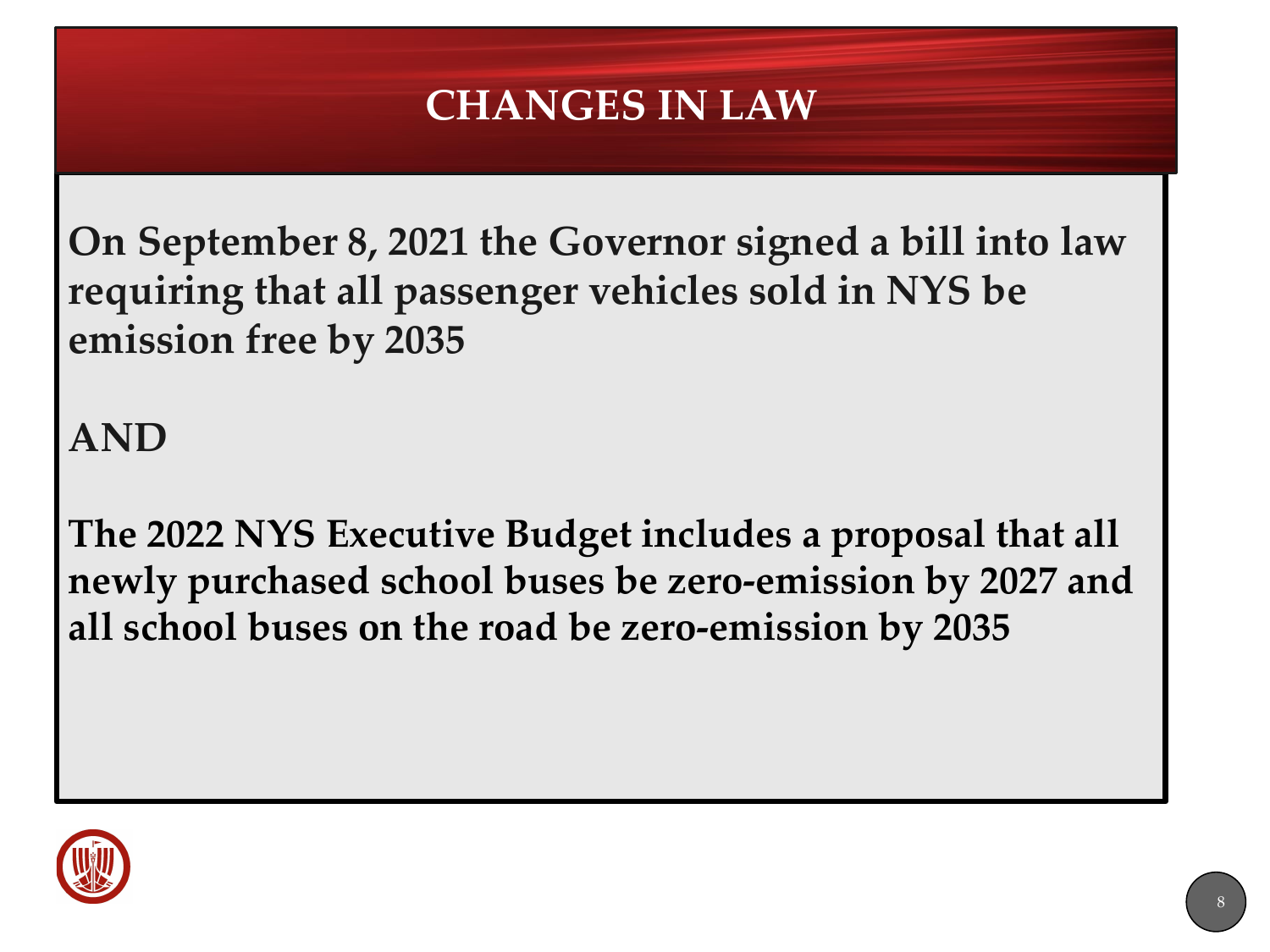# **LEASE AND INFRASTRUCTURE FOR ELECTRIC VEHICLES**

#### **Swap up to 6 large diesel school buses for electric school buses**

| The District has contracted with McBride Consulting to write grants        |
|----------------------------------------------------------------------------|
| to secure funding to swap up to 6 diesel buses for electric vehicles. A    |
| new electric school bus is estimated to cost \$150,000 after incentives.   |
| The District could receive up to $$200,000$ in grant incentives due to its |
| location. About \$120,000 is budgeted to purchase new buses every          |
| year in line with the District's school bus replacement schedule. This     |
| funding will be used to offset the cost of the lease for the EVs (see      |
| code 5510-210-60)                                                          |

#### **Upgrade electric service at the Bus Depot and install charging stations**

To upgrade electrical service at the Bus Depot to 480 volts, install charging stations and add extra conduits for future expansion. It is estimated that the electrical upgrade and charging stations will cost \$603,000. This project will be phased over two years. The 2022-23 budget includes \$350,000 for the infrastructure upgrade. All incentives received will be used to offset the installation costs

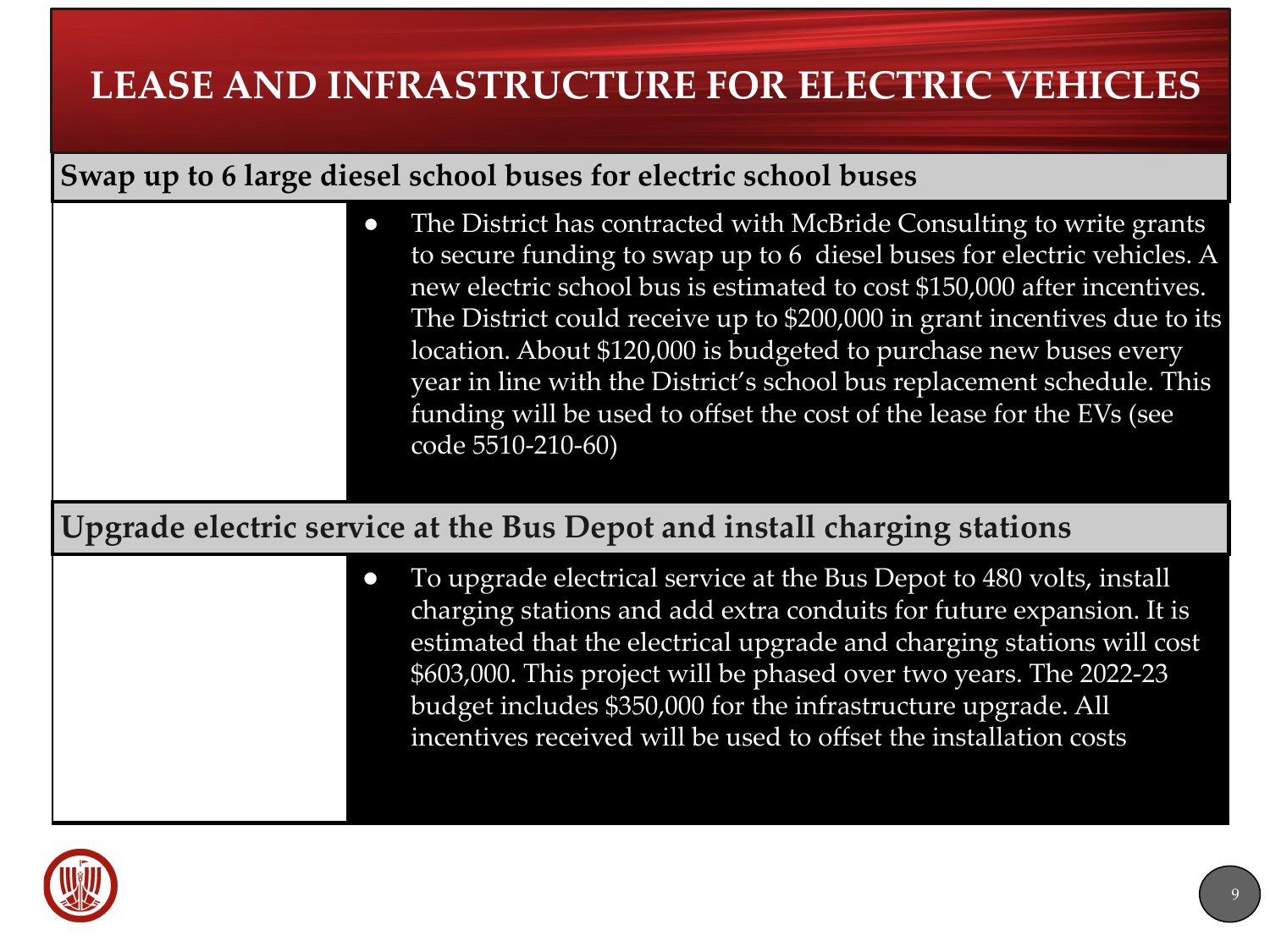# **ELECTRIC VEHICLE CHARGING STATION**

**Estimated Cost L3 Charging Stations \$603,000\* Amount Committed in Writing from NYS Assembly\*\* (150,000) Amount proposed in 2022-23 Budget (350,000)**

**\*Includes conduits to install additional charges at a future date**

**\*\*Received a commitment letter from NYS Assemblyman Lavine's Office**

**\*\*\* NYS Assemblyman Montesano has sent a letter to the Governor to request funding for the charging stations**

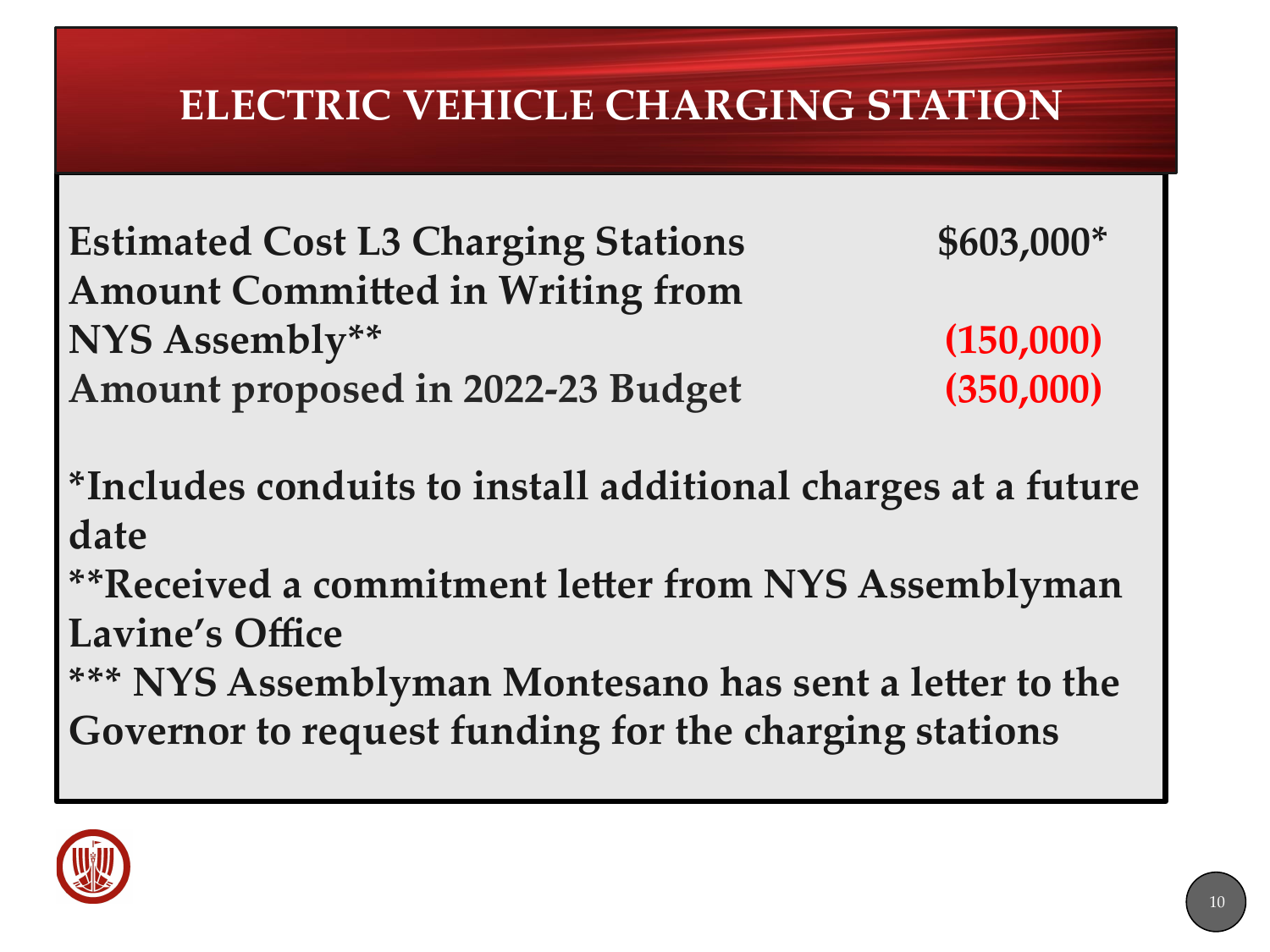#### **PURCHASE PRICE DIESEL VS. ELECTRIC SCHOOL BUSES**



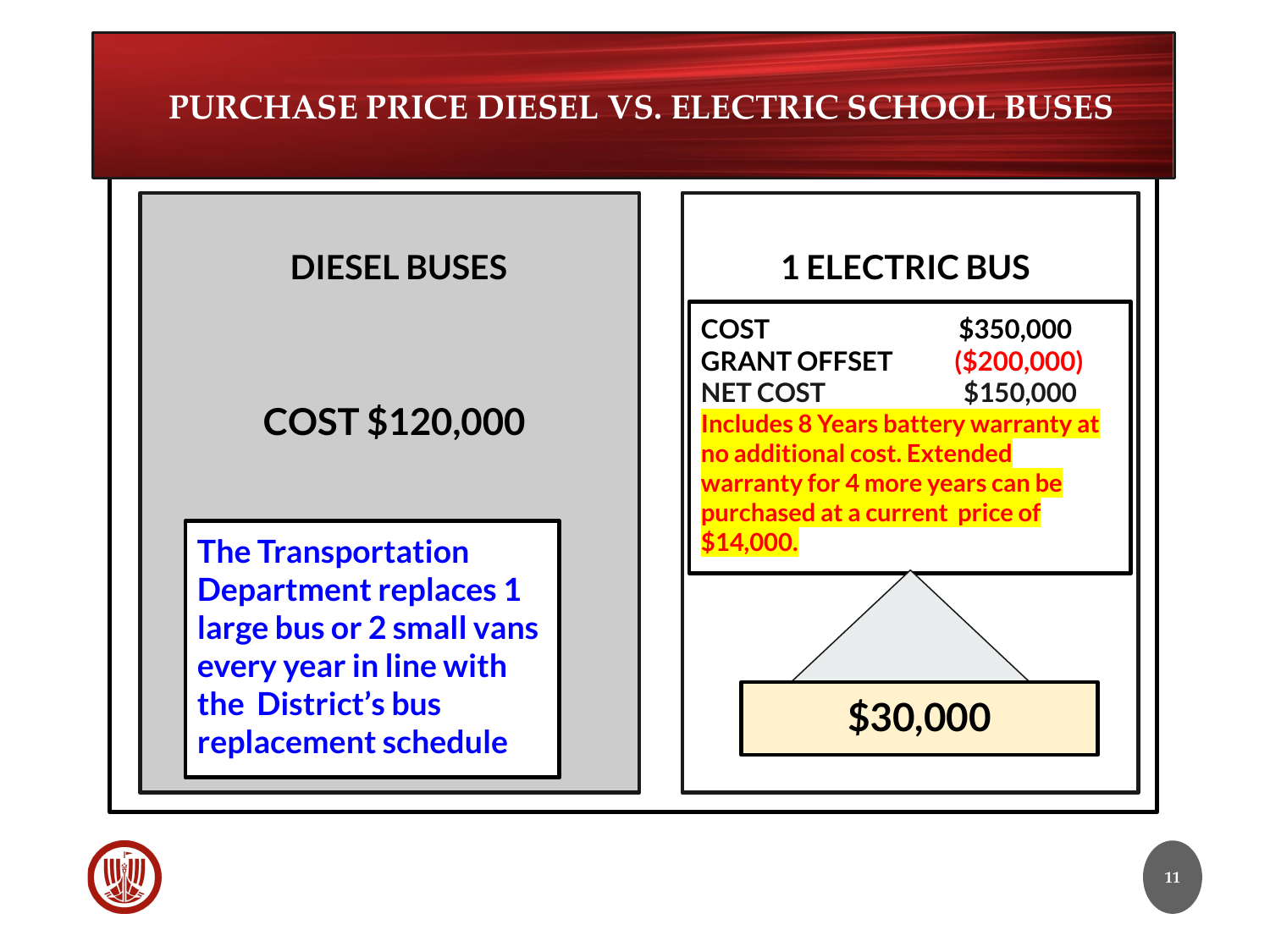#### **FUEL PRICE DIESEL VS. ELECTRIC SCHOOL BUSES**

**\$2.60/Gallon (12/8/21) 6 MPG X 20 Gallons =120 Miles 20 Gallons Fuel X 2.60 = \$52/Day Yearly Cost = \$9,360**

**\$3.12 /Gallon (2/15/2022) 6 MPG X 20 Gallons =120 Miles 20 Gallons Fuel X 3.12= \$62.40/Day Yearly Cost = \$11,232**

#### **DIESEL-FUEL COST EB-CHARGING COST**

**Battery 226 KW = 120 miles Rate Per kwh = 11 cents Cost Full Charge = \$24.86/Day Yearly Cost= \$4,474.80**

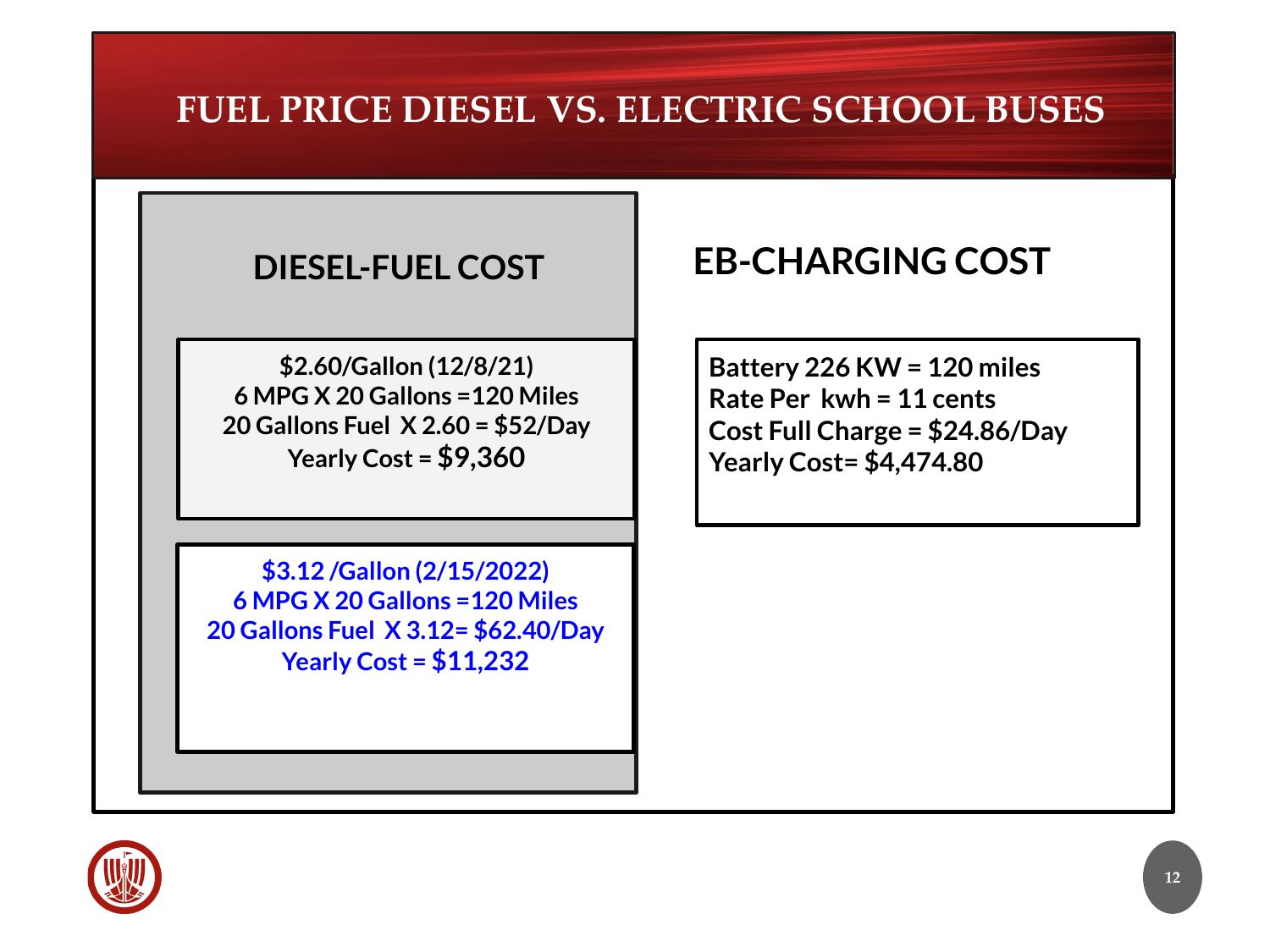#### **ROUTINE MAINTENANCE DIESEL VS. ELECTRIC**

#### **DIESEL-MAINTENANCE/BUS ONGOING**

| LOF (Lube Oil Filter)            | \$100   |
|----------------------------------|---------|
| <b>Fuel Filter</b>               | 100     |
| <b>Transmission Service</b>      | 250     |
| Air Filter                       | 50      |
| Coolant Flush                    | 100     |
| Hydraulic Fluid                  | 50      |
| <b>Brake Service</b>             | 600     |
| <b>Belts</b>                     | 100     |
| Labor Cost 13 hours/Bus 33.81/Hr | 572     |
| (plus benefits at $30\%$ )       |         |
| Total                            | \$1,922 |
|                                  |         |

Labor Rate of 1 Mechanic Plus<br> **Extends Life** Benefits

# **MAINTENANCE**

# **Minimal**

Brakes and Tires Regenerative-Braking